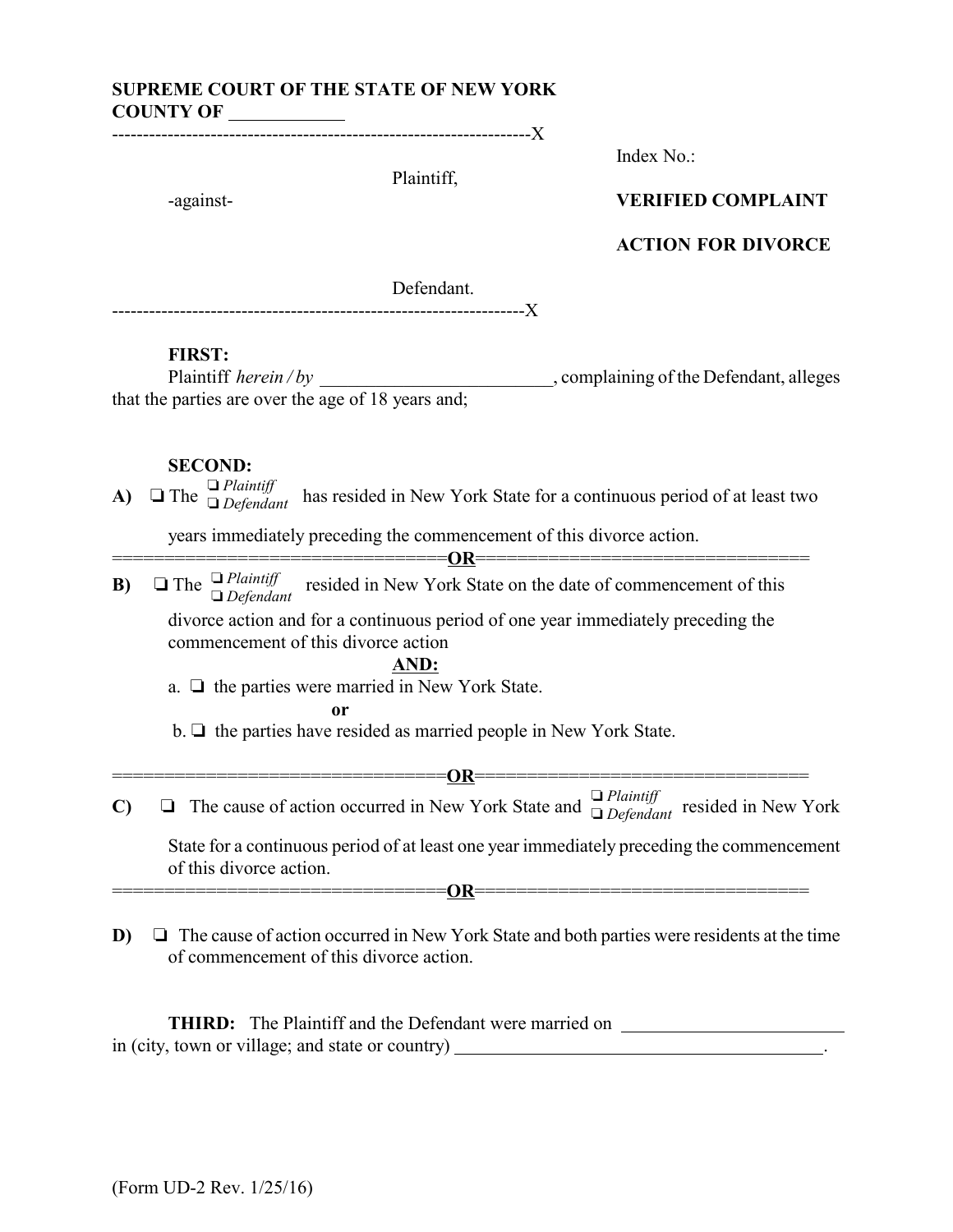The marriage was *not* performed by a clergyman, minister or by a leader of the Society for Ethical Culture.

(If the word "not" is deleted above check the appropriate box below).

- *To the best of my knowledge I have taken all steps solely within my power to remove any barrier to the Defendant's remarriage.* **OR**
- *I will take prior to the entry of final judgment all steps solely within my power to the best of my knowledge to remove any barrier to the Defendant's remarriage.* **OR**
- *The Defendant has waived in writing the requirements of DRL §253 (Barriers to Remarriage).*

**FOURTH:**  $\Box$  There are no children of the marriage (see definition on p.7 of Instructions) **OR**

There *is (are)* child(ren) of the marriage (see definitions on p.7 of Instructions), namely:

| Name                                                                                                                                                                                                                           | Date of Birth | Address |
|--------------------------------------------------------------------------------------------------------------------------------------------------------------------------------------------------------------------------------|---------------|---------|
|                                                                                                                                                                                                                                |               |         |
|                                                                                                                                                                                                                                |               |         |
|                                                                                                                                                                                                                                |               |         |
|                                                                                                                                                                                                                                |               |         |
| The Plaintiff resides at The Plaintiff resides at                                                                                                                                                                              |               |         |
| The Defendant resides at the state of the state of the state of the state of the state of the state of the state of the state of the state of the state of the state of the state of the state of the state of the state of th |               |         |

The parties are covered by the following group health plans:

| <b>Plaintiff</b>  | <b>Defendant</b>       |  |  |
|-------------------|------------------------|--|--|
|                   | Group Health Plan:     |  |  |
|                   |                        |  |  |
|                   | Identification Number: |  |  |
|                   | Plan Administrator:    |  |  |
| Type of Coverage: | Type of Coverage:      |  |  |
|                   |                        |  |  |

**FIFTH:** The grounds for divorce that are alleged as follows:

## **Cruel and Inhuman Treatment (DRL §170(1)):**

 $\Box$  At the following times Defendant committed the following act(s) which endangered the Plaintiff's physical or mental well being and rendered it unsafe or improper for Plaintiff to continue to reside with Defendant.

(State the facts that demonstrate cruel and inhuman conduct giving dates, places and specific acts. Conduct may include physical, verbal, sexual or emotional behavior.)

# **(Attach an additional sheet, if necessary).**

(Form UD-2 Rev. 1/25/16)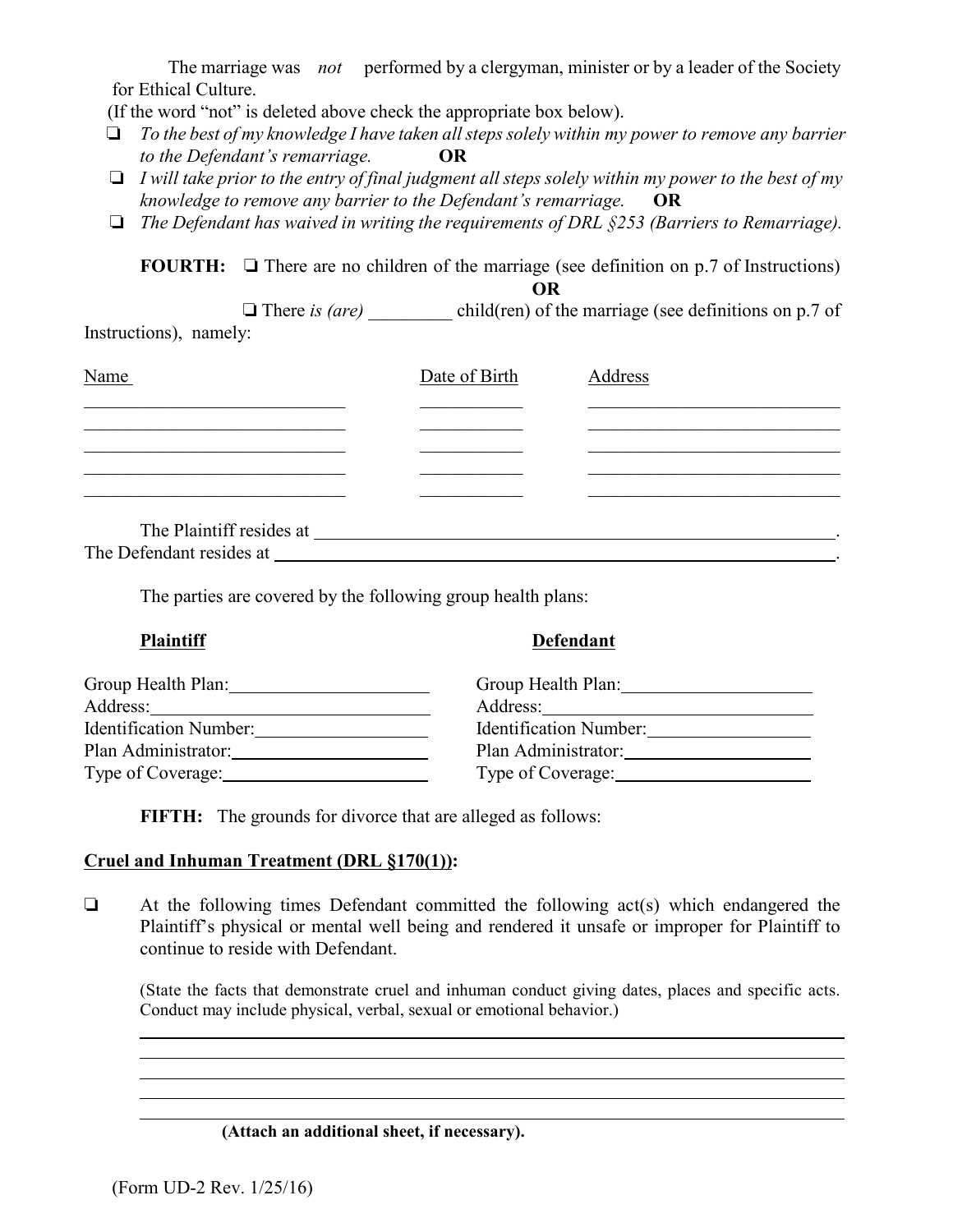#### **Abandonment (DRL 170(2)):**

- $\Box$  That commencing on or about  $\Box$ , and continuing for a period of more than one (1) year immediately prior to commencement of this action, the Defendant left the marital residence of the parties located at , and did not return. Such absence was without cause or justification, and was without Plaintiff's consent.
- $\Box$  That commencing on or about  $\Box$ , and continuing for a period of more than one (1) year immediately prior to commencement of this action, the Defendant refused to have sexual relations with the Plaintiff despite Plaintiff's repeated requests to resume such relations. Defendant does not suffer from any disability which would prevent *her / him* from engaging in such sexual relations with Plaintiff. The refusal to engage in sexual relations was without good cause or justification and occurred at the marital residence located at
- $\Box$  That commencing on or about  $\Box$ , and continuing for a period of more than one (1) year immediately prior to commencement of this action, the Defendant willfully and without cause or justification abandoned the Plaintiff, who had been a faithful and dutiful spouse, by depriving Plaintiff of access to the marital residence located at . This deprivation of access was without the consent of the Plaintiff and continued for a period of greater than one year.

## **Imprisonment (DRL §170(3)):**

 $\Box$  That after the marriage of Plaintiff and Defendant, Defendant was confined in prison for a period of three or more consecutive years, to wit: that Defendant is/was confined in



#### **Adultery (DRL §170(4)):**

 $\Box$  That on the day of determining the state of  $\Box$ *Month Year Location*

the Defendant voluntarily committed of an act of sexual or deviate sexual intercourse with a person other than the Plaintiff after the marriage of Plaintiff and Defendant.

#### **Living Separate and Apart Pursuant to a Separation Decree or Judgment of Separation(DRL §170(5)):**

|  | That the | Court.                                         | County | (Country or State) |  |
|--|----------|------------------------------------------------|--------|--------------------|--|
|  |          | rendered a decree or judgment of separation on |        | under Index        |  |
|  | Number   | and                                            |        |                    |  |

(b) that the parties have lived separate and apart for a period of one year or longer after the granting of such decree; and

(c) that the Plaintiff has substantially complied with all the terms and conditions of such decree or judgment.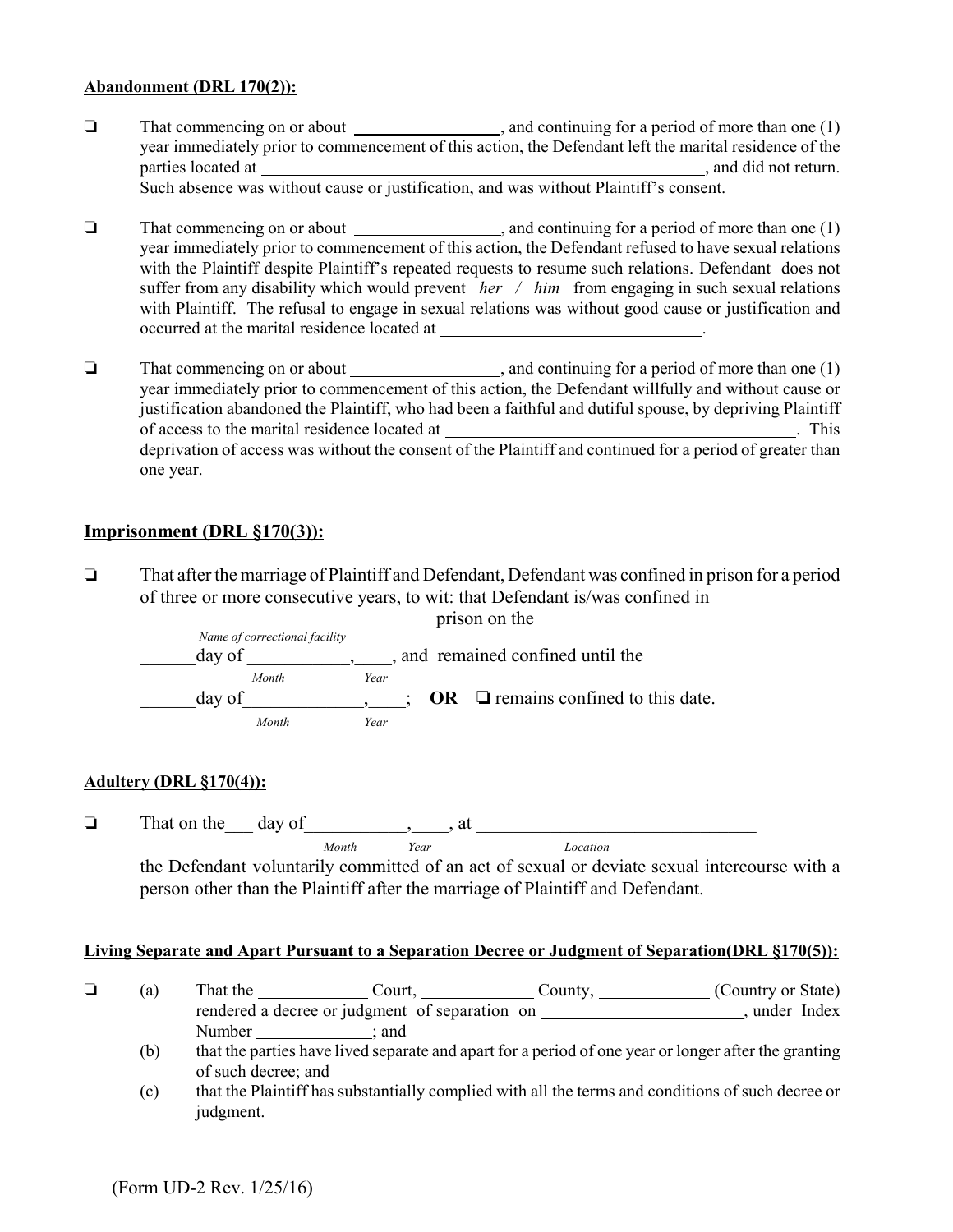#### **Living Separate and Apart Pursuant to a Separation Agreement (DRL §170(6)):**

- (a) That the Plaintiff and Defendant entered into a written agreement of separation, which they subscribed and acknowledged on , in the form required to entitle a deed to be recorded; and
	- (b) that the *agreement / memorandum of said agreement* was filed on in the Office of the Clerk of the County of , wherein *Plaintiff / Defendant* resided; and
	- (c) that the parties have lived separate and apart for a period of one year or longer after the execution of said agreement; and
	- (d) that the Plaintiffhas substantially complied with all terms and conditions of such agreement.

#### **Irretrievable Breakdown in Relationship for at Least Six Months (DRL §170(7)):**

 $\Box$  That the relationship between Plaintiff and Defendant has broken down irretrievably for a period of at least six months.

**SIXTH:** There is no judgment of divorce and no other matrimonial action between the parties pending in this court or in any other court of competent jurisdiction.